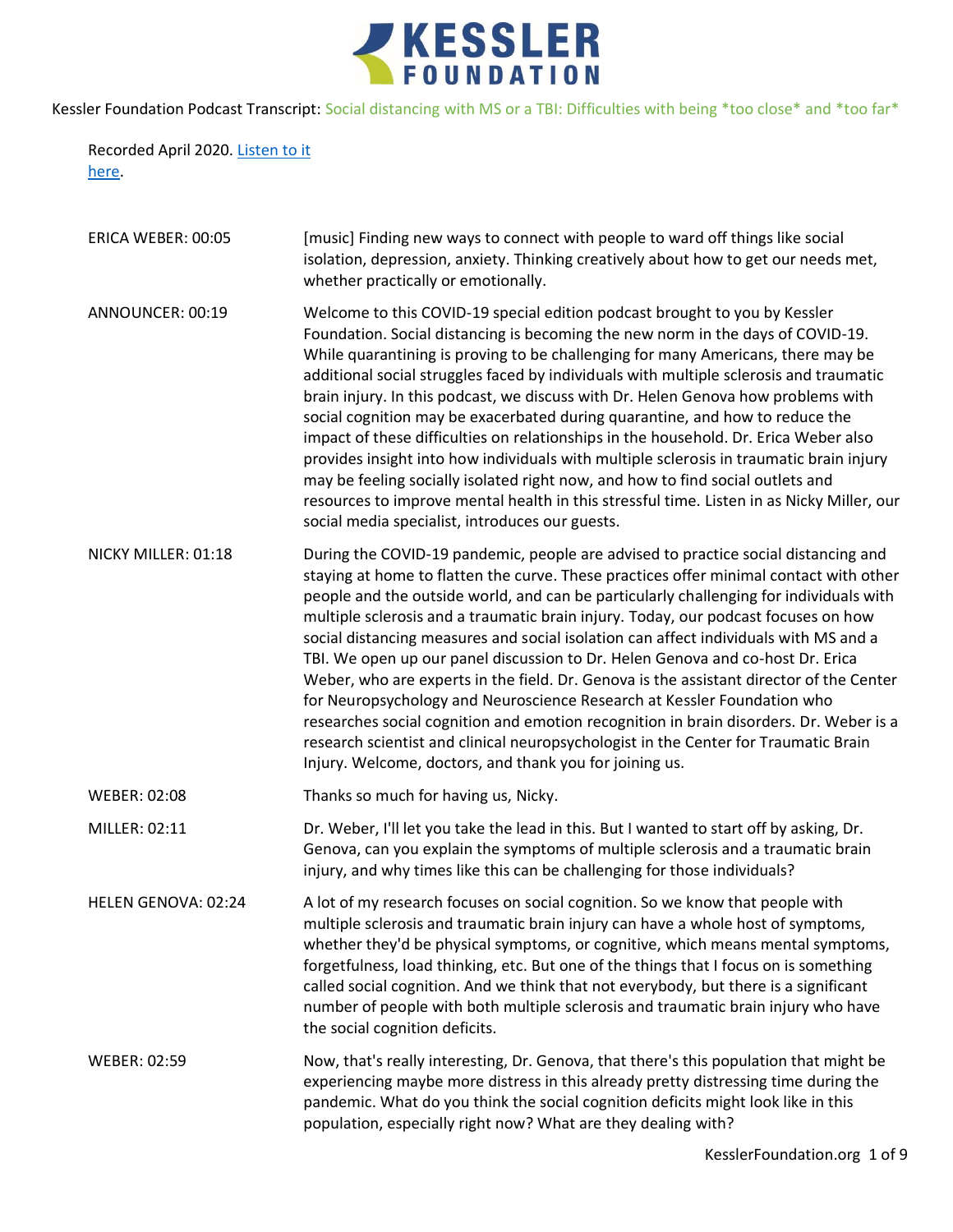

| GENOVA: 03:19        | So when I say social cognition, what I really mean is any mental skill that's involved in<br>processing the emotions and feelings of others. And you literally are using these skills<br>whenever you are with other people. So let's just say you're invited to a party, and<br>you walk into a room and you see people in the room, and there's one person and<br>they're smiling at you, and you process in your mind that they're happy to see you, so<br>you're using your social cognition to understand how they're feeling. But then let's<br>say you go into another room and you see that someone is angry, and then someone<br>else is crying, so in your mind, you're processing, "Oh, oh. Something bad just<br>happened here. Someone is sad. Someone is angry." So all of those skills, those are all<br>social cognition skills, and we're using them all the time. So something like a<br>pandemic, where we're all forced to be in our homes, that is really going to cause,<br>potentially, some difficulty if you're already having problems with social cognition,<br>and then you're forced to be inside all the time, and maybe you are actually<br>interacting with the same people over and over again. One could imagine that those<br>problems are really going to start to take a toll on relationships. |
|----------------------|--------------------------------------------------------------------------------------------------------------------------------------------------------------------------------------------------------------------------------------------------------------------------------------------------------------------------------------------------------------------------------------------------------------------------------------------------------------------------------------------------------------------------------------------------------------------------------------------------------------------------------------------------------------------------------------------------------------------------------------------------------------------------------------------------------------------------------------------------------------------------------------------------------------------------------------------------------------------------------------------------------------------------------------------------------------------------------------------------------------------------------------------------------------------------------------------------------------------------------------------------------------------------------------------------------------------------------------|
| <b>WEBER: 04:43</b>  | Right. That sounds like it would be pretty heightened if you're maybe having some<br>difficulty perceiving what other people are either feeling or thinking. And now, you're<br>kind of in the same environment with the same person, and of course, going through<br>a lot of thoughts and emotions that we all are right now, that may kind of swirl a bit<br>out of control. Wow. So do you think that this has to do with how people are, maybe,<br>seeing emotions on a face, or is it a bit more how they're perceiving other people to<br>be thinking?                                                                                                                                                                                                                                                                                                                                                                                                                                                                                                                                                                                                                                                                                                                                                                        |
| <b>GENOVA: 05:22</b> | So I think it's really everything. So let's say you are now living with your family<br>members, and so it sort of forces us to be more connected and to spend a lot of time<br>with each other. That can be both a wonderful thing. I mean, you get to spend time<br>with your family in a way that you never used to. But it also can--                                                                                                                                                                                                                                                                                                                                                                                                                                                                                                                                                                                                                                                                                                                                                                                                                                                                                                                                                                                             |
| WEBER: 05:47         | [inaudible].                                                                                                                                                                                                                                                                                                                                                                                                                                                                                                                                                                                                                                                                                                                                                                                                                                                                                                                                                                                                                                                                                                                                                                                                                                                                                                                         |
| <b>GENOVA: 05:48</b> | Yeah. But it can definitely, like you said, heighten some opportunities for some<br>interpersonal difficulties. So some of the things that we use in social cognition are<br>what's called facial affect recognition. So if you are looking at someone's face, and<br>you understand, based on their facial features and how they're moving the muscles in<br>their face, that that person is sad, like I said before, or that person's angry. Or in the<br>case of social isolation, that person is getting on your nerves.                                                                                                                                                                                                                                                                                                                                                                                                                                                                                                                                                                                                                                                                                                                                                                                                         |
| <b>WEBER: 06:23</b>  | Wow. And I bet that's even more of a problem these days because, well, first of all, I<br>know that a lot of people are using things like sarcasm and humor to be able to cope<br>in these difficult times. So you're requiring a lot more of those subtle social cognition<br>skills. And then also, people are just more stressed, and when people are more<br>stressed and have a lot more on their mind, it's really difficult to think clearly. So I bet<br>that's a lot for a normal healthy brain to consider and being able to make those<br>judgments correctly. So if someone already was having some difficulty with that, I<br>could imagine this might be even more of a challenging time. So it sounds like you're<br>saying that if people are noticing increased tensions and maybe people being a little<br>bit more perfectly than usual, I guess is a way to say it, it may be that there are these<br>difficulties in social cognition that are really coming in bear in this situation. So what                                                                                                                                                                                                                                                                                                                 |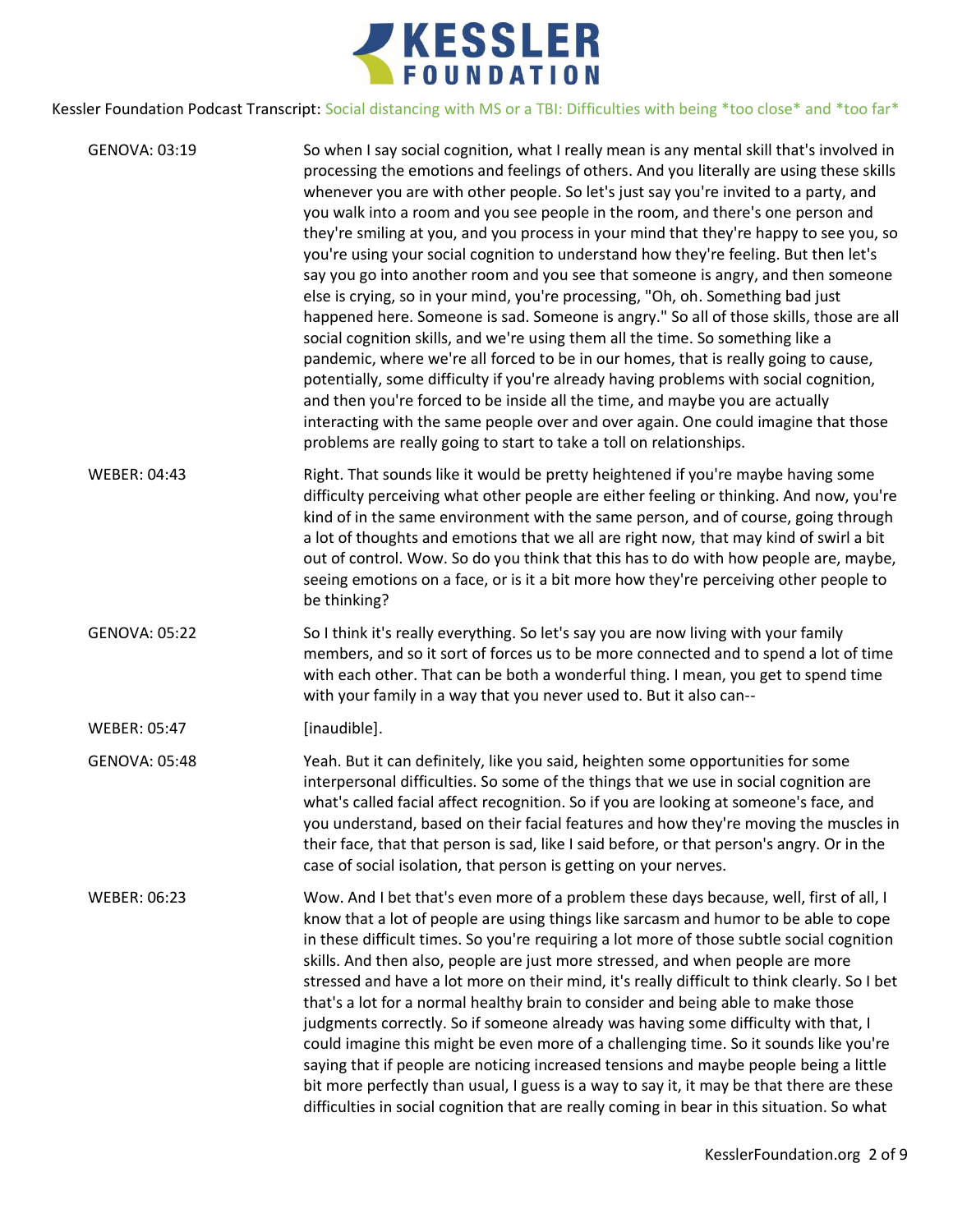

do you think is a good way for people who are experiencing this too to try to mitigate these challenges in their household?

GENOVA: 07:44 I really recommend that now is the time to just be very open and honest with your loved ones who you are isolating with, or you're inside with. Now may be the time to say to someone, "Listen, I'm just having a really hard day. I don't mean to snap at you, I'm just stressed. I'm anxious. I'm trying to get stuff done, and I can't seem to get anything done. And I'm just having a really hard time," rather than trying to rely on just understanding other people by looking at their faces, or trying to assume you understand how other people are feeling. I feel like now is really the time to just come right out and tell each other how you're feeling so that you're not trying to guess and you're not trying to use some of these skills when you're already exhausted, stressed out, tired. Like I said, just to be honest with each other, and to- really, this is the time to open up the lines of communication.

WEBER: 08:46 That's a really good point, and probably, generally, good practice because sometimes it's really difficult. In clinical psychology, we talk a lot about trying not to be a mind reader, and how that can end up having some problems because you might make some assumptions about what people are thinking, and we may be wrong. But that leads us down a whole rabbit hole of new areas of where we've made assumptions upon assumptions. So by directly communicating or directly asking people, "Hey, what's going on? How are you doing?" or as you suggested, to say, "I'm having some trouble right now. I'm feeling sad," or, "I'm feeling frustrated," I think that's a great way to at least keep those lines of communication open. And this way, everyone's a bit more on the same playing field, rather than playing that guessing game.

GENOVA: 09:46 Exactly. No. I think it's really, really critical right now. And also, just to realize that if you're feeling stressed, probably your loved ones are too. And so some of these interpersonal issues you may be feeling are just a question of everybody feeling a heightened level of stress. And to give yourself a break and to kind of forgive yourself, as well as the other person. If you snap at each other, maybe just say, "Hey, you know what, of course, we're going to snap at each other. We've been only looking at each other for the last two weeks, and nobody else." So to sort of maybe just kind of forgive yourself for those moments and say, "This is hard. Everybody feels this way. And let's just try to get through this as best we can," and take a walk. Go outside, enjoy the nice weather, and not worry so much about these interpersonal issues.

WEBER: 10:36 Right. And I know you've done some work with mindfulness meditation, I wonder if that may be a good tool for people to use right now in order to be able to-- when you're saying they can maybe take that break or acknowledge those emotions, this may be something that would be really important right now.

GENOVA: 10:56 Yeah, absolutely. I think that mindfulness is a really wonderful tool that sort of anybody can use. So mindfulness is really just focusing your attention to the present moment. So you're not worrying about what's going to happen tomorrow, you're not thinking about what you said yesterday and the mistake that you might have made, or what's going to happen in six months. You're really focusing on right now, this very moment, and just paying attention to it. So something that everyone can do to practice mindfulness is just to take a moment. Take deep breaths in and out, focus only on your breathing, on the way that your body feels, on the sounds that you're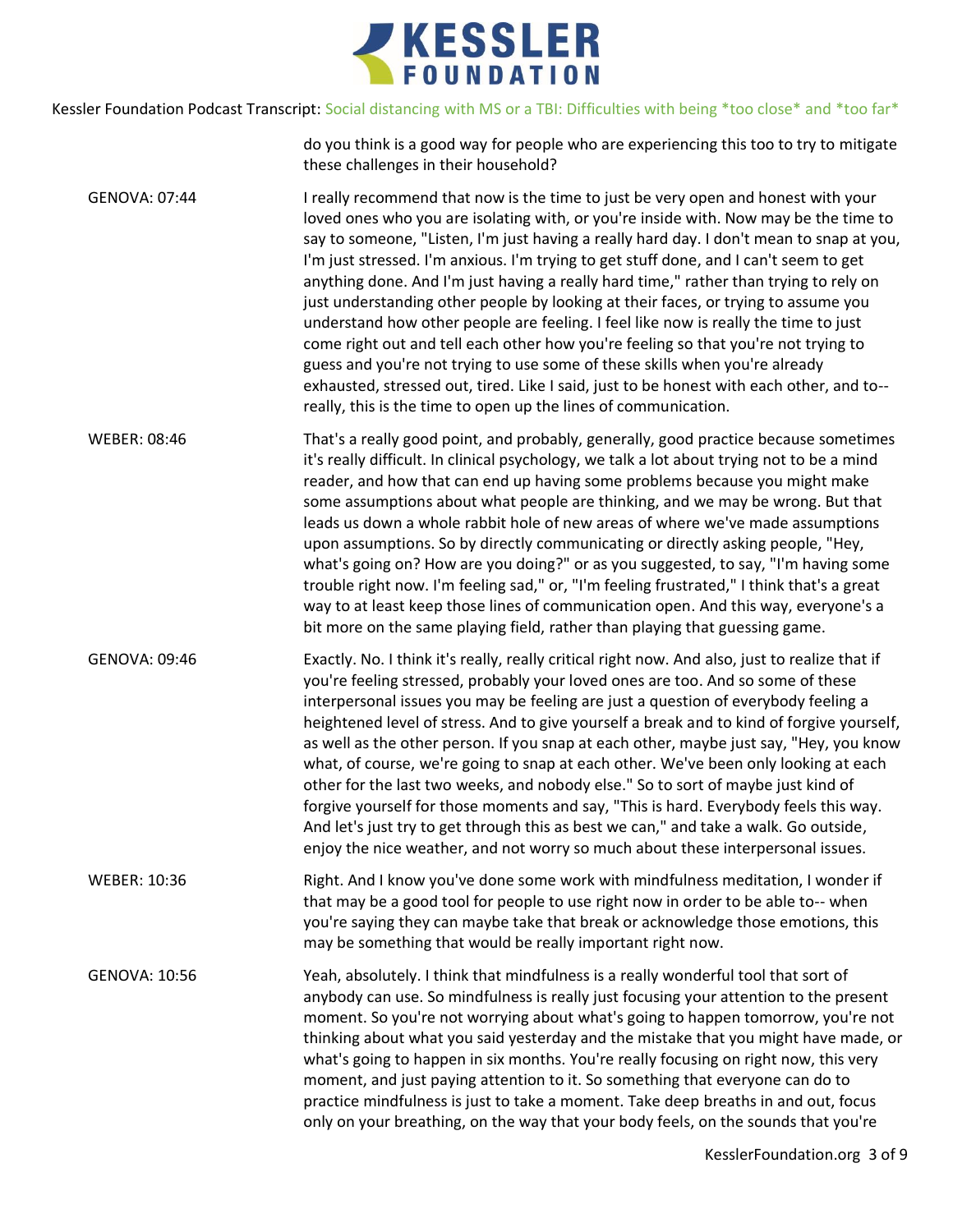

hearing right now in the current moment. If you're drinking a cup of coffee, to sit there and feel the cup of coffee in your hand, and to feel its warmth. And if you're outside, to listen to the sounds of nature. And why I think it's so important is, right now, there are so many any external things that we're worried about that so many of them are not within our control. The average person can't do anything to help this pandemic end any sooner, other than what they're already doing, which is being in their home. So rather than watching the news, and connecting to Facebook, and trying to figure out where to get the next roll of toilet paper, and, "Oh, no, there's no meat in the Shoprite," to just saying to yourself, "You know what, these are things I have no control over. But what I do have control over is where I'm going to focus my attention." And to just be present in the moment can do wonders for your psychological well-being, to just say, "I'm going to let all of that go. All the anxiety, all the stress, I'm going to let it go, and I'm just going to focus on my body and how it feels right now in this present moment."

WEBER: 12:58 Yeah. That's a really good point. And mindfulness is something that people work on for a long time in order to kind of learn how to do it and practice it. So definitely, it's not the easiest, but the nice thing, I think, it's getting a lot more a lot more attention right now, and there's a lot of really good online resources. I think even on YouTube, there's a number of clips that walk you through mindfulness practice. So there's a lot of resources available. And I would just say, it takes people a little bit to get the hang of it. So if you find it a little bit frustrating at first, the whole point of mindfulness is that you forgive yourself and move on, and just try again. So non-judgmental responses. And don't beat yourself up for having a challenging time. Being able to focus on the present moment because there is a lot competing for our attention right now. But it sounds, from what you're saying, that the benefits will really pay off and make it worth the challenge.

GENOVA: 14:17 Yeah, definitely. And I think one thing that you can do, sort of anybody can do, is to go outside and to just name five things that you can hear, five things that you can see, five things that you can smell, and really just tuning into what your senses are telling you, as opposed to what your anxiety is telling you, what the news is telling you, what social media is telling you, but really to just focus on, "You're in the present moment." And like I said, there's so much that we can't control, but this is something that we can control, and it's free, and you don't need a specialist. They're with you, and you don't need to-- I mean, there are classes available online that you could take to help you. But like you said, there's lots of wonderful YouTube videos. I really recommend videos by Jon Kabat-Zinn who started the program Mindfulness-based Stress Reduction. He has some really wonderful videos online.

WEBER: 15:19 And as you were talking about this, and how mindfulness is really helpful for recognizing that it's important to be in the present moment because there's a lot that you may not be able to control, it dawned on me that this often can be something that people with multiple sclerosis and TBI are very used to dealing with. Where, multiple sclerosis, you don't know necessarily what symptoms are going to be exacerbated the next day, or when your next relapse might be, or how long it might last. And with traumatic brain injury, you may be facing new challenges on a daily basis. So this sounds like, on one hand, something that these populations might be even more adept than people who maybe have had a little bit easier of a go of it. So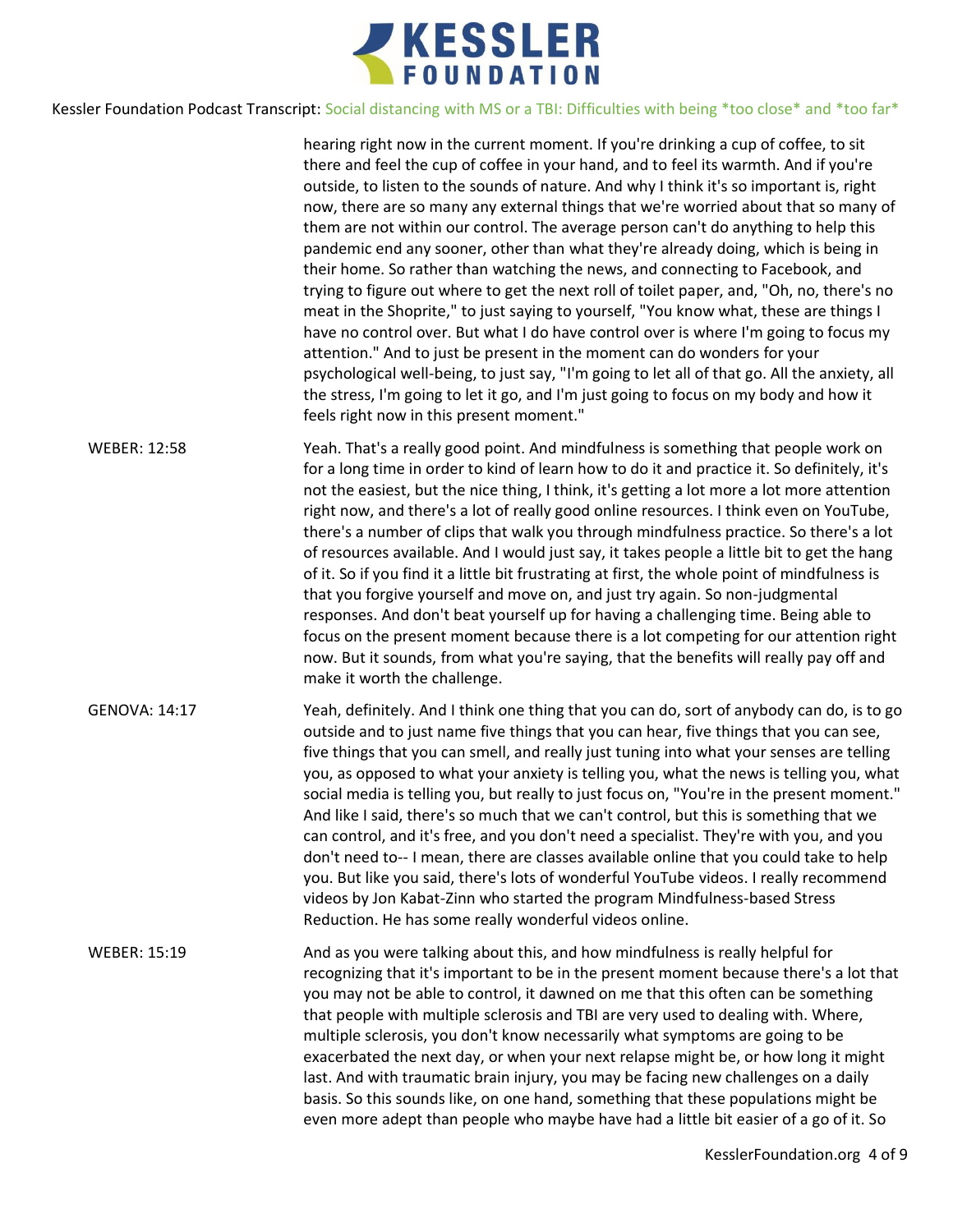

|                     | this is something that I think is absolutely in the wheelhouse of these populations.<br>And probably they could teach us a good thing or two about how to be able to cope in<br>situations where you may not be able to control what's going on around you.                                                                                                                                                                                                                                                                                                                                                                                                                                                                                                                                                                                                                                                                                                                                                                                                                                                                                                                                                                                                                                                                                                                                                                                                                                                                                                                                                                                                                                                                                                                                                                                                                                             |
|---------------------|---------------------------------------------------------------------------------------------------------------------------------------------------------------------------------------------------------------------------------------------------------------------------------------------------------------------------------------------------------------------------------------------------------------------------------------------------------------------------------------------------------------------------------------------------------------------------------------------------------------------------------------------------------------------------------------------------------------------------------------------------------------------------------------------------------------------------------------------------------------------------------------------------------------------------------------------------------------------------------------------------------------------------------------------------------------------------------------------------------------------------------------------------------------------------------------------------------------------------------------------------------------------------------------------------------------------------------------------------------------------------------------------------------------------------------------------------------------------------------------------------------------------------------------------------------------------------------------------------------------------------------------------------------------------------------------------------------------------------------------------------------------------------------------------------------------------------------------------------------------------------------------------------------|
| GENOVA: 16:33       | Yes, definitely. I totally agree. I think that any population right now can utilize these<br>techniques.                                                                                                                                                                                                                                                                                                                                                                                                                                                                                                                                                                                                                                                                                                                                                                                                                                                                                                                                                                                                                                                                                                                                                                                                                                                                                                                                                                                                                                                                                                                                                                                                                                                                                                                                                                                                |
| MILLER: 16:40       | Dr. Weber, I'd like to talk a little bit about social isolation. Social isolation can be<br>harmful and is linked to depression and anxiety. Can you discuss how this COVID-19<br>pandemic can affect individuals with MS and TBI in this regard?                                                                                                                                                                                                                                                                                                                                                                                                                                                                                                                                                                                                                                                                                                                                                                                                                                                                                                                                                                                                                                                                                                                                                                                                                                                                                                                                                                                                                                                                                                                                                                                                                                                       |
| <b>WEBER: 16:55</b> | Oh, absolutely. So I mean, we've covered two ends of this. All these social distancing<br>measures really kind of create two camps of problems, or challenges, shall we say,<br>that in one sense, while you're spending a lot of time with people, that may create its<br>own set of challenges. On the other hand, you're not being able to engage socially like<br>you normally would. And this could be really problematic for folks who are<br>susceptible to depression and anxiety. And we know that people with multiple<br>sclerosis and traumatic brain injury tend to have higher rates of these sorts of<br>psychiatric problems than the general population. But this is also something that<br>people are dealing with across the board right now. So the name of the game seems<br>to be: finding ways to scratch that social itch and become connected with people in<br>ways that, maybe, you wouldn't have been able to do so before. So how do we still be<br>able to be normal social beings in this strange situation that we find ourselves? So this<br>could be challenging if you are unable to find ways to think outside of the box and<br>outside of the confines of your own home. But thankfully, we're in this great age of<br>having a lot of technology available to us that really allows for much easier social<br>connectedness than in previous generations.                                                                                                                                                                                                                                                                                                                                                                                                                                                                                                        |
| <b>WEBER: 18:33</b> | So a number of things that people have been doing in order to ward off those sorts of<br>feelings are: connecting with people over things like video chat, whether it's one-on-<br>one conversations, or groups. There's a lot of platforms, be it-- a couple I could think<br>of are things like FaceTime or zoom that allow multiple people to be engaged one<br>conversation at a time. So if you usually met a friend down the block for a cup of tea,<br>have a cup of tea over video chat. I know it's not the same, but it's some way to at<br>least be able to be connected. Other options are, looking for the support systems that<br>you used to have, be it support groups, let's say for-- particularly for MS and TBI<br>populations, a lot of people rely on their monthly support groups to be able to discuss<br>challenges that they face on a day to day basis. And we know that those social<br>support networks are really impactful and really helpful in order to manage and<br>manage your disease, and be able to feel like you're not alone in this fight. Well, a lot<br>of the organizations, like, off the top of my head, the Brain Injury Alliance of America,<br>and the National MS Society, they have great online resources. There's oftentimes a<br>phone number that you can call for a support hotline. And whether that serves the<br>purpose to connect you with other people just so you can have a conversation and<br>feel like you're not alone, or even to help problem solve with difficulties that you're<br>finding day to day due to the social distancing measures or the pandemic, these<br>people are there for you, just the same they would have been in person. And I look<br>forward to the day that we now kind of remember all these resources that we happen<br>to stumble upon in this time, and then we can better use them in the future. |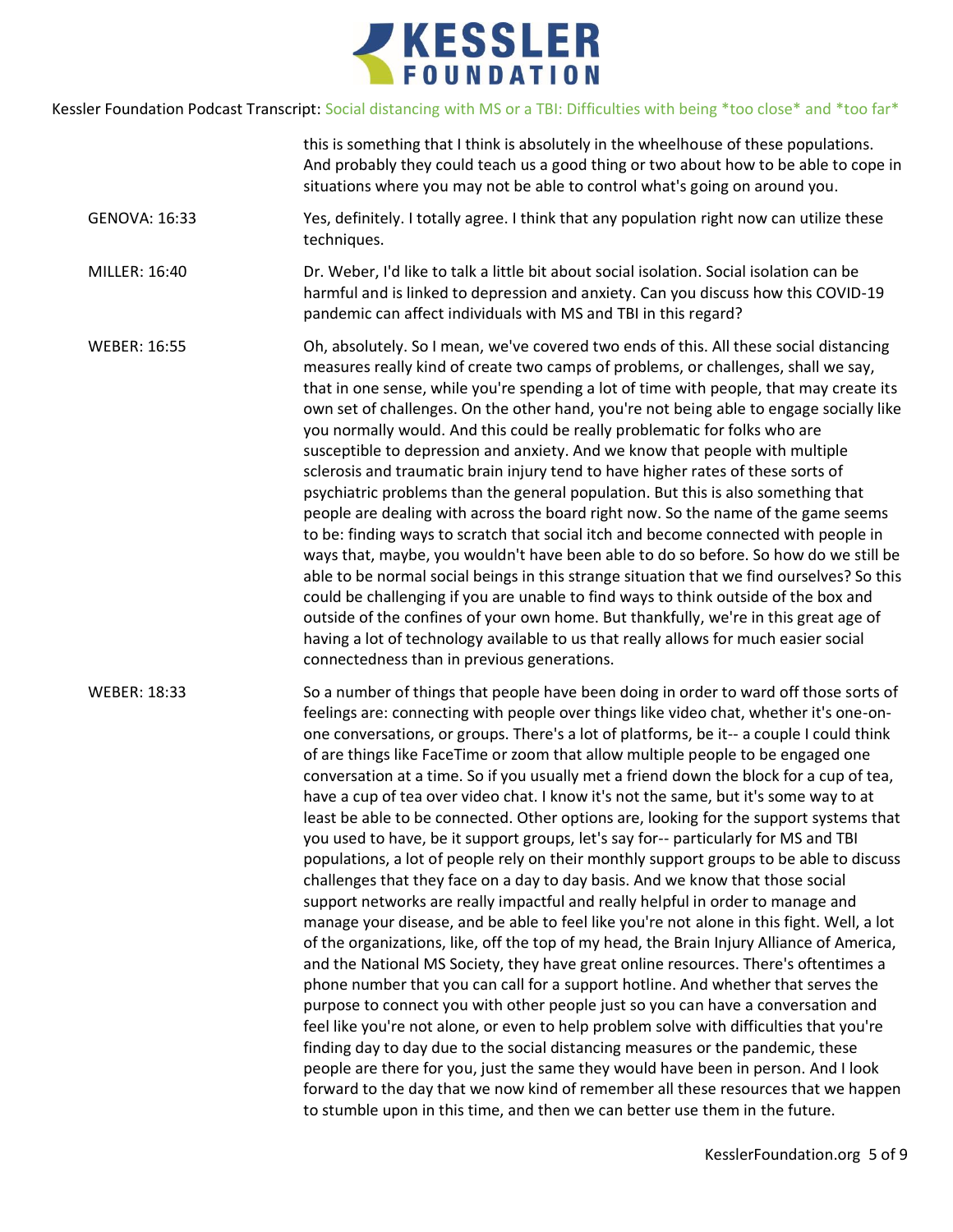

- MILLER: 20:45 Dr. Weber, what about family members, how can they be supportive at this time?
- WEBER: 20:51 That's a really great question, because as we all know, traumatic brain injury and multiple sclerosis, it affects the network. It affects a person, of course, directly, but it really affects the people around them as well. And making sure that the health of that network is strong, is really important. So on one hand, people who have a loved one in the household with these conditions, they can be critical in order to helping to recognize when the person with a TBI or MS is really struggling, whether that's kind of keeping an extra eye out on their mood or any sort of anxiety behaviors, or just kind of giving them a bit of more positive affirmation in order to make sure that we know that we can all handle this. On the other hand, family members need to take care of themselves because being a caregiver in a household with someone with a disability can be challenging on a day-to-day basis. This situation is probably increasing those challenges at least tenfold.

WEBER: 22:13 So in general, practicing kind of good measures for keeping one's mood stable are really going to be imperative in these coming days both for people with these conditions and their family members. So that includes things like maintaining your physical health as much as possible. If you have regular medications that you need to take, make sure that you don't run out of refills and be in contact with your doctor. A lot of pharmacies are doing delivery if needed, which is very helpful. Also, exercise. I know that if you're used to kind of being more socially engaged with your exercise, this is definitely a change; or going to the gym, that's largely off the table at this point. But there's a lot of online videos available. A lot of websites are offering free trials at least for the next couple of months. You can take a socially distance walk outside. I've been definitely walking my dog out in the neighborhood a lot. And even things like gardening as the weather becomes nicer. And also, it's important to keep in mind nutritious meals to keep your general system functioning as well as possible, and avoid any sort of mood dips that might happen secondary, to say, things like blood sugar. And sleep. Sleep is important. I know it can be tempting to take this time at home and be a little more laxed with the sleep schedule, but this is really where you want to stay on schedule, practice, good sleep, hygiene. And all in total, having the household stay on these sorts of good general behaviors can keep everyone's mood stable. And I really like the idea of finding an accountability partner. So having someone else keep you on track. So whether or not that's the person with the TBI or MS needing these reminders to keep these behaviors at the forefront. Or maybe it's kind of a family goal that we're all kind of keeping each other accountable to make sure that we're staying as healthy as possible, and doing things that are positive for our mood. So this really can be a team effort. So family members are critical at this point, and also needs to take care of themselves. So let's all do it all at the same time. MILLER: 24:48 Dr. Weber, what about people who can't be physically there for their families? Is

WEBER: 24:54 That is definitely even more challenging and heartbreaking, to say the least, at this point. If you have a family member with a TBI or with MS, you probably always have that feeling that if they're not right there, that you're wishing you can help out, or that you might worry about them. So that's really going to ramp up as we're not allowed to see those people. So that's where I'd really say, schedule times to connect,

there anything that they can do remotely?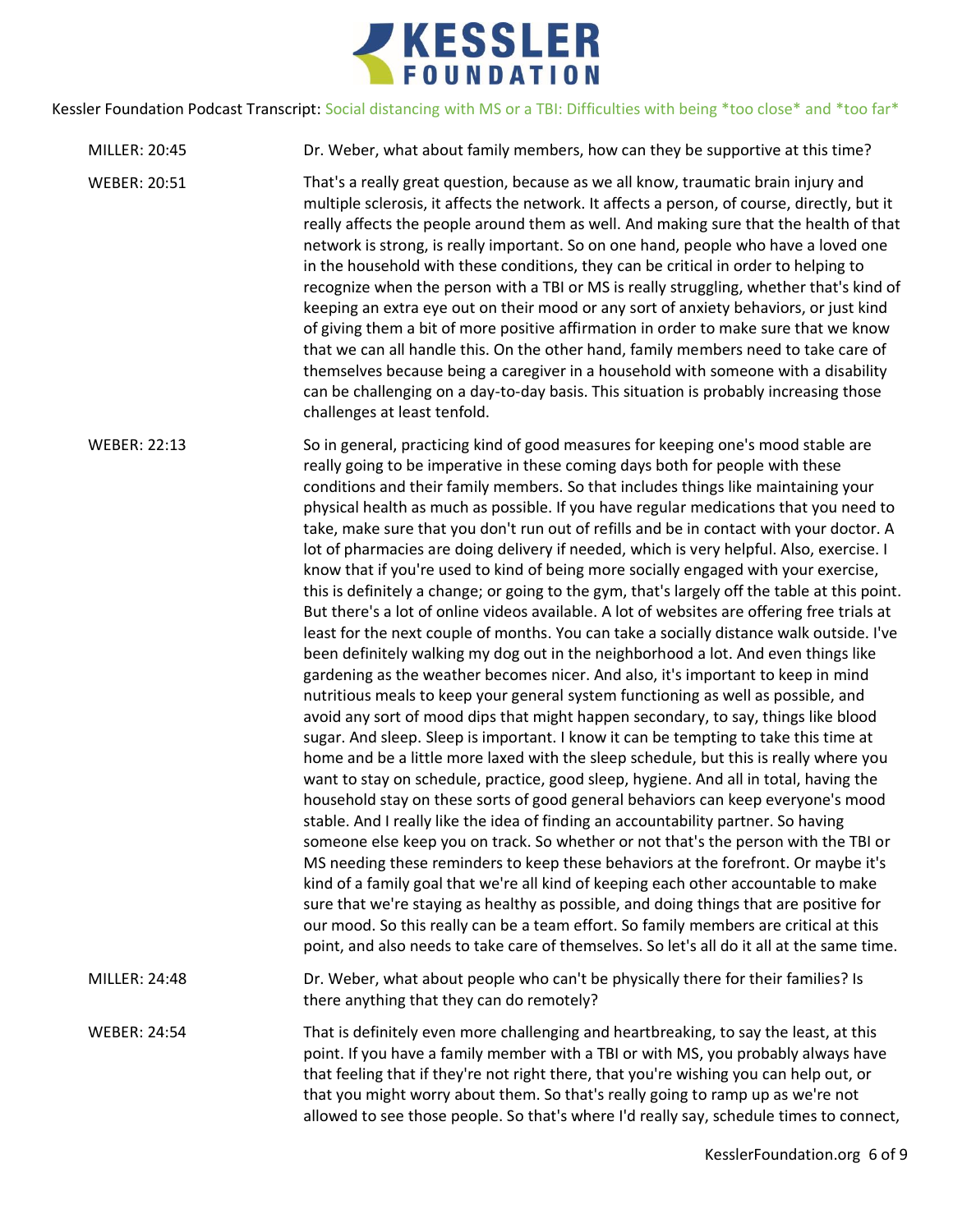

and still maintain and create those bonds. This is a challenging situation for everybody. So being able to share those experiences can really help provide that emotional relief that we might be needing, even if we don't recognize it. But use whatever resources that you can. So whether or not it's-- let's say if you have a loved one with a disability in a different state, either if you could take a little bit of time to look into what resources might be local for that person. So finding, say, a local meal delivery service, that might be helpful. That could really help ease that person's ability, because it might be challenging for individuals with cognitive problems to be able to think creatively about these different solutions. And frankly, at this point, it seems to be an all-hands-on deck. If someone has a good idea, share it. This has been a very creative time, I think, for people to share what's been working for them and what hasn't, and being open and honest about where you're succeeding and where maybe you're failing, because not only does that help yourself be able to put things in perspective and come up with new ideas that work better for solving future problems, but you may be saving someone else a little bit of grief, or validating their experience as well. So being able to reach out in ways that are socially important but also practically useful, I think, are going to be really helpful in the coming weeks. MILLER: 27:17 These are all great suggestions, Dr. Weber. I think a lot of people will be able to relate to this. I wanted to also ask about, what are some behavioral and emotional changes that you can talk about for each group? WEBER: 27:33 Yeah. So this is really a time where we need to be vigilant on being aware of what we're experiencing. So things to keep an eye out for in terms of depression and anxiety, in particular, are keeping an eye on your mood. Feeling sad to the point where you're feeling sad for, say, most of the day or for number of days in a row. Also, eating and sleeping are always big indicators of how your body is functioning and how your emotional health is. So if you find that you're having a lot of trouble getting out of bed in the morning, or are sleeping much more than you usually did, or on the other hand, not being able to sleep, or feeling very drowsy during the day, that may be a sign that you might need some more support. Same thing with appetite, if you're eating a whole lot, or really have no appetite at all. So any of those sorts of extremes are important to look into. And I want to at least normalize some of this, that this is a stressful time and it's really normal to be feeling sad and having less hope for the future than you might have before. But check in with a loved one who can give a sense of, if this feels like something that needs more assistance or not. So it's really a good idea to keep those lines of communication open with other people to see what their thought is on whether or not you might need more support. And at least Kessler Foundation here is based in New Jersey, and I want to at least give a quick note that there is a mental health hotline for New Jersey and across the board, lots of states, probably all states have them at this point. But the mental health hotline for New Jersey is 1866-202-HELP, and HELP is and help is 4357, and that's for free, confidential support. They're there from 8:00 to 8:00, seven days a week, by trained specialists. So that's one example of many of these sorts of hotlines and online support mechanisms that are available in this time. So I'd really encourage people to use those if you feel like this is becoming a little bit too much for you to emotionally handle.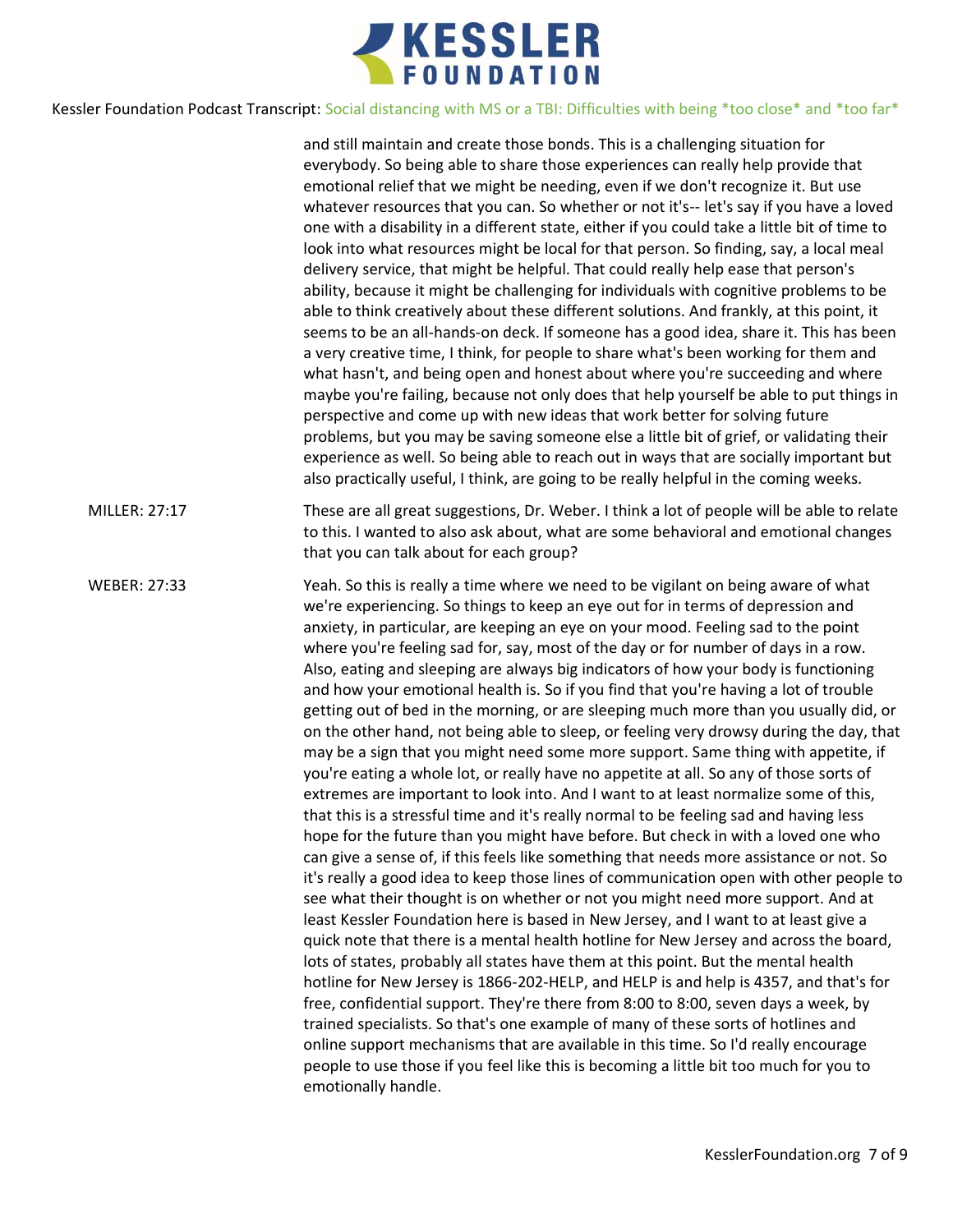

| MILLER: 30:28       | Talking about support and resources, Dr. Weber, what about virtual therapy, is that a<br>method MS and TBI individuals could look into?                                                                                                                                                                                                                                                                                                                                                                                                                                                                                                                                                                                                                                                                                                                                                                                                                                                                                                                                                                                                                                                                                                                                                                                                                                                                                                                                                                                                                                                                                                                                                                                             |
|---------------------|-------------------------------------------------------------------------------------------------------------------------------------------------------------------------------------------------------------------------------------------------------------------------------------------------------------------------------------------------------------------------------------------------------------------------------------------------------------------------------------------------------------------------------------------------------------------------------------------------------------------------------------------------------------------------------------------------------------------------------------------------------------------------------------------------------------------------------------------------------------------------------------------------------------------------------------------------------------------------------------------------------------------------------------------------------------------------------------------------------------------------------------------------------------------------------------------------------------------------------------------------------------------------------------------------------------------------------------------------------------------------------------------------------------------------------------------------------------------------------------------------------------------------------------------------------------------------------------------------------------------------------------------------------------------------------------------------------------------------------------|
| <b>WEBER: 30:38</b> | Absolutely. And this is really an evolving territory by the day. A lot of clinicians have<br>been folding telemental health into their practice, and usually, it's been used for<br>individuals who have difficulty getting out of the house, or in rural areas and not<br>really near their provider. But in the last couple of weeks, use of this has really<br>skyrocketed. Of course, now there's a scramble to make sure that billing is going to<br>work so that insurance providers are going to approve these services, but from what<br>it looks like, this is becoming the new norm. So there's a lot of great online therapy<br>options. And generally, going through the same process and speaking with a therapist<br>that you would typically find, whether through your insurance or through<br>recommendations from your providers, those individuals are often the ones who are<br>now converting their practice into telemental health. And the benefit there is that<br>you're not traveling, so you're physically as safe as possible. And so it may be easier to<br>provide access for people who might not have thought to get services before. It does<br>also sometimes create some challenges. So you want to make sure that you have<br>access to a space where you feel comfortable that you're able to discuss things with a<br>therapist in sense of privacy while you're in your own home. But in terms of overall<br>privacy, this is something that the therapists and the health platforms have been<br>working out. And there's also a number of newer services that are kind of coming on<br>board to provide new avenues for telemental health. So that would be worth looking<br>into as well. |
| <b>WEBER: 32:46</b> | So in summary, the COVID-19 pandemic is creating a lot of new stressful situations for<br>everyone. This is definitely unprecedented territory, but we really want to be mindful<br>of how it's affecting the populations that we at Kessler Foundation tend to work with.<br>And today, we've been highlighting challenges that might be experienced by people<br>who've had a traumatic brain injury or MS. And this can be really generalized to<br>anyone who might be experiencing some cognitive difficulties in their day-to-day<br>lives. But it also sounds like there's a lot that we can now do to be able to mitigate<br>these difficulties, whether that's finding new ways to connect with people to ward off<br>things like social isolation, depression, anxiety. Thinking creatively about how to get<br>our needs met, whether practically or emotionally, and finding new ways to be able to<br>connect with the people who we are quarantining with. This is going to be<br>memorable, at the very least, but the populations that we tend to work with, people<br>with a TBI and MS, they know how to overcome challenges and difficulties more than<br>any of us, otherwise. So I really think we can work together and be able to do this to<br>come out on the other end of it. So thank you, Nicky, for being able to bring us<br>together and talk about this really important topic. And I think we've learned a lot.<br>And I'm glad that we were able to connect even via webcast today.                                                                                                                                                                                                               |
| MILLER: 34:31       | Thank you for joining us, Dr. Weber. We are all in this together. We understand that<br>people are scared and concerned, and we hope that these resources provide a sense<br>of reassurance.                                                                                                                                                                                                                                                                                                                                                                                                                                                                                                                                                                                                                                                                                                                                                                                                                                                                                                                                                                                                                                                                                                                                                                                                                                                                                                                                                                                                                                                                                                                                        |
| ANNOUNCER: 34:46    | [music] Thanks to host Nicky Miller, co-host Dr. Erica Weber, and guest Dr. Helen<br>Genova for this discussion. Tuned into our podcast series lately? Join our listeners in<br>90 countries who enjoy learning about the work of Kessler Foundation. In new                                                                                                                                                                                                                                                                                                                                                                                                                                                                                                                                                                                                                                                                                                                                                                                                                                                                                                                                                                                                                                                                                                                                                                                                                                                                                                                                                                                                                                                                        |